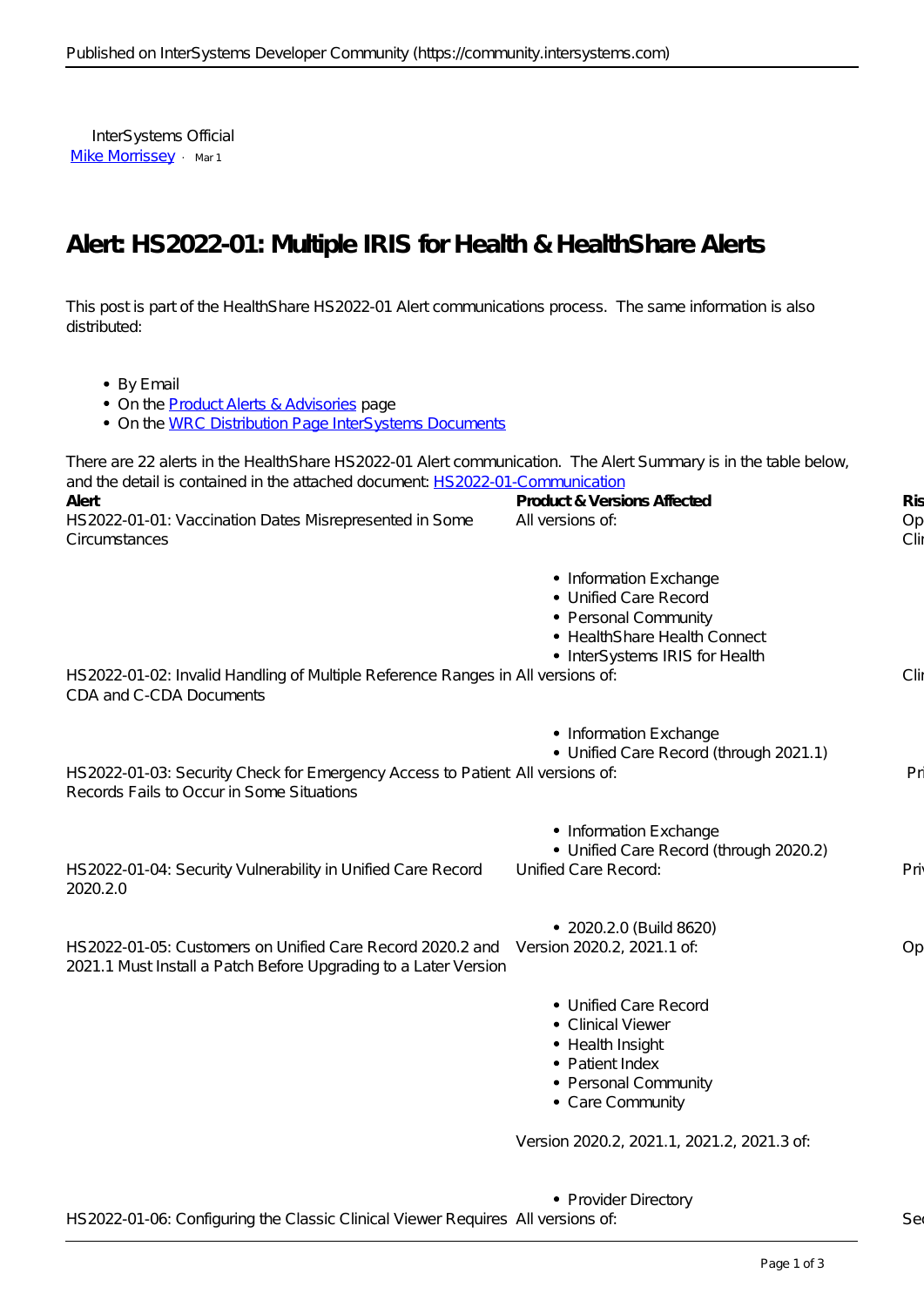| Outdated Third-Party Software                                                                                  |                                                                                   |                 |
|----------------------------------------------------------------------------------------------------------------|-----------------------------------------------------------------------------------|-----------------|
| HS2022-01-07: Users may not be able to Log Out of Clinical<br>Viewer                                           | · Unified Care Record (Classic Clinical Viewer<br>only)<br>All versions of:       | Priv            |
| HS2022-01-08: Access Gateway Aggregation Cache Grows over Unified Care Record:<br>Time                         | • Information Exchange<br>• Unified Care Record (through 2020.2)                  | Op              |
| HS2022-01-09: Incompatibility in HL7toSDA3 Customizations<br>when Upgrading from HealthShare 15.03 or earlier  | • 2020.1, 2020.2, 2021.1, 2021.2<br>Information Exchange:                         | No <sup>.</sup> |
| HS 2022-01-10: IHE Endpoints should use Appropriate<br>Credentials                                             | • 15.03 or earlier (when upgrading to Unified Care<br>Record)<br>All versions of: | Seo             |
| HS2022-01-11: ODS Namespace Reactivation Can Result in<br>Prolonged Downtime                                   | • Information Exchange<br>· Unified Care Record<br>Unified Care Record:           | Op              |
| HS2022-01-12: Upgrade of ODS may Require Manual<br>Intervention to Complete                                    | $\bullet$ 2019.1, 2019.2<br>Unified Care Record:                                  | Op              |
| HS2022-01-13: ODS AuditData Inaccessible after Upgrade to<br>Version 2020.1                                    | • 2020.1 (when upgrading to version 2020.2)<br>Unified Care Record:               | Priv            |
| HS 2022-01-14: System-wide and Facility-level Clinical Consent All versions of:<br>Policies Ignore Event Dates | • 2019.1 or 2019.2 (when upgrading to 2020.1)                                     | Pri             |
| HS 2022-01-15: FHIR Requests Not Being Evaluated Properly for Unified Care Record:<br>Consent                  | • Information Exchange<br>• Unified Care Record (through 2021.1)                  | Priv            |
| HS2022-01-16: FHIR "\$everything" Operation Can Return<br>Unconsented Demographics                             | • 2020.1<br>All versions of:                                                      | Priv            |
| HS2022-01-17: FHIR Index Performance Issue Can Cause ODS Information Exchange:<br>Instability                  | • Information Exchange<br>• Unified Care Record (through 2021.1)                  | Op              |
|                                                                                                                | • 2018.1                                                                          |                 |
|                                                                                                                | Unified Care Record:                                                              |                 |
|                                                                                                                | $\bullet$ 2019.1, 2019.2                                                          |                 |

| HS 2022-01-18: Security Vulnerability in FHIR Gateway/FHIR | Unified Care Record: |  |
|------------------------------------------------------------|----------------------|--|